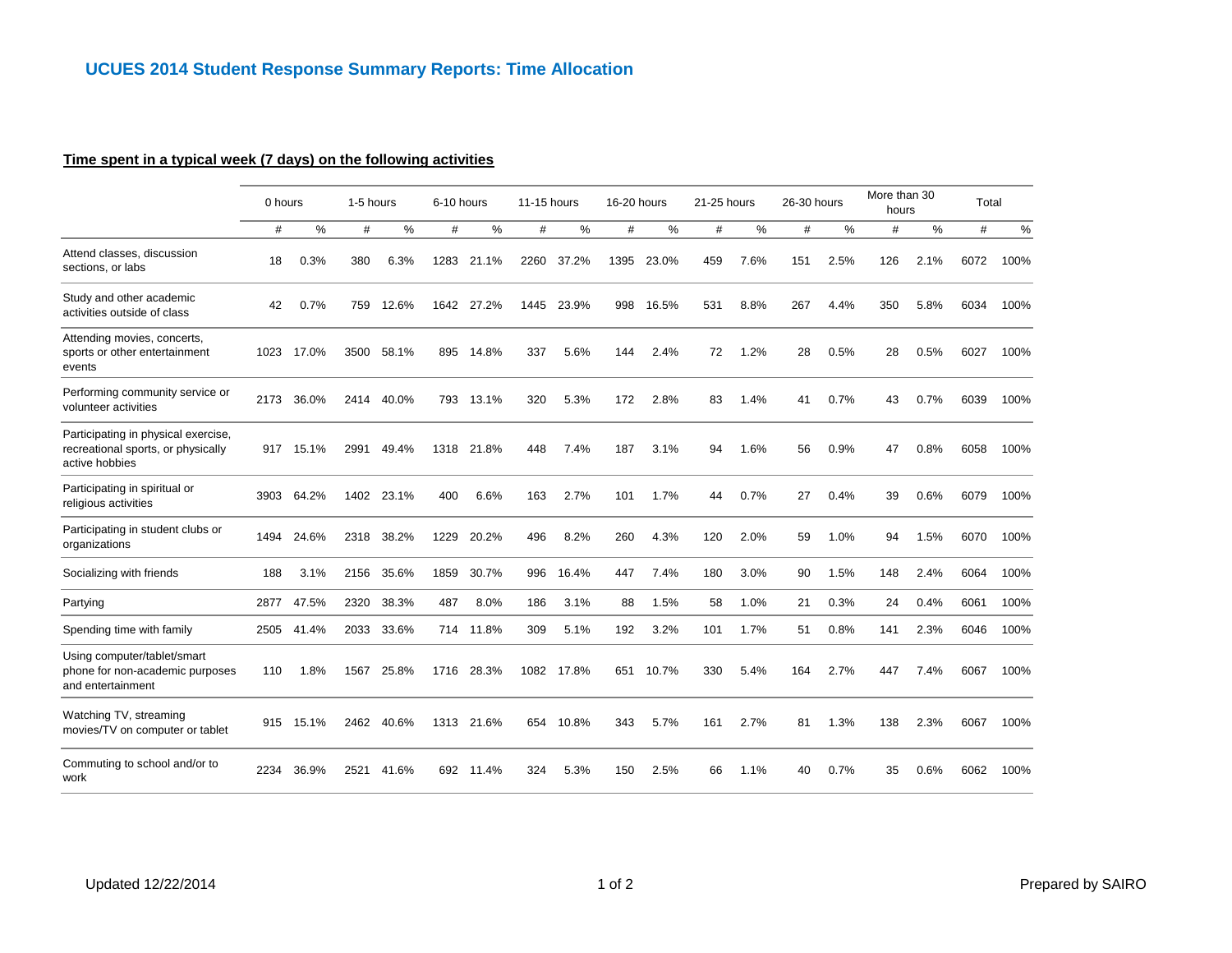### **Average number of hours slept per night on weeknights**

|                                                                                                             | 4 or less |      | 5 hours |               | 6 hours |       | 7 hours |       | 8 hours |       | 9 or more hours |      | Total |      |
|-------------------------------------------------------------------------------------------------------------|-----------|------|---------|---------------|---------|-------|---------|-------|---------|-------|-----------------|------|-------|------|
|                                                                                                             | #         | %    | #       | $\frac{9}{6}$ | #       | $\%$  | #       | %     | #       | %     |                 | %    | #     | $\%$ |
| During this academic year, what<br>was the average number of hours<br>per night you slept on<br>weeknights? | 211       | 3.5% | 869     | 14.4%         | 1997    | 33.1% | 1966    | 32.5% | 843     | 14.0% | 155             | 2.6% | 6041  | 100% |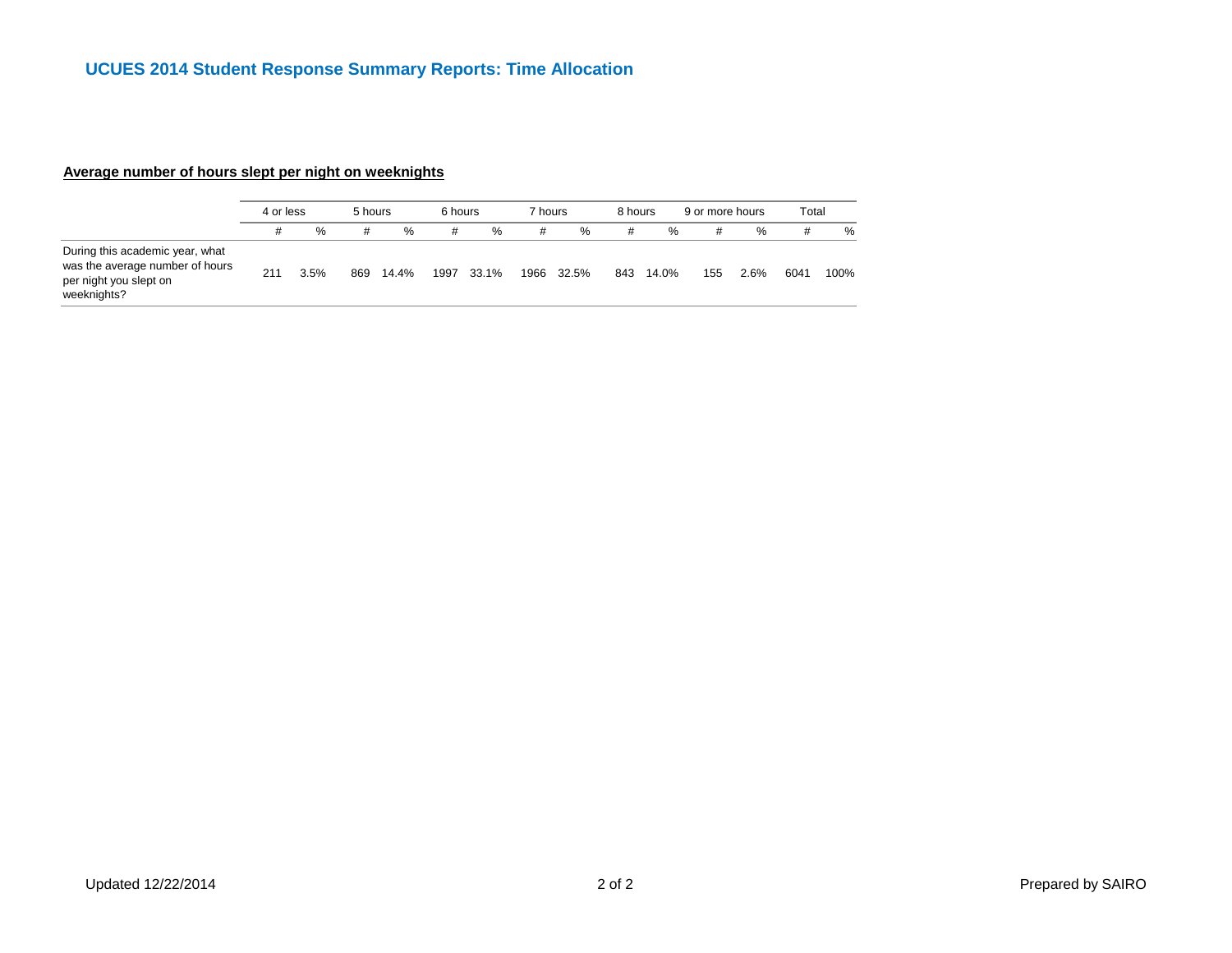## **Level of proficiency in the following areas when started at this campus and now**

|                                                                                                                    | Very poor |      | Poor |       | Fair |       | Good |       | Very good |       | Excellent |       | Total |      |
|--------------------------------------------------------------------------------------------------------------------|-----------|------|------|-------|------|-------|------|-------|-----------|-------|-----------|-------|-------|------|
|                                                                                                                    | #         | %    | #    | %     | #    | ℅     | #    | %     | #         | %     | #         | %     | #     | $\%$ |
| Analytical and critical thinking skills (When you started here)                                                    | 57        | 1.0% | 360  | 6.1%  | 1955 | 33.2% | 2048 | 34.7% | 1062      | 18.0% | 413       | 7.0%  | 5895  | 100% |
| Ability to be clear and effective in writing (When you started<br>here)                                            | 86        | 1.5% | 457  | 7.8%  | 1851 | 31.4% | 1987 | 33.8% | 1069      | 18.2% | 436       | 7.4%  | 5886  | 100% |
| Ability to read and comprehend academic material (When you<br>started here)                                        | 75        | 1.3% | 437  | 7.4%  | 1828 | 31.1% | 2150 | 36.6% | 1017      | 17.3% | 370       | 6.3%  | 5877  | 100% |
| Foreign language skills (When you started here)                                                                    | 319       | 5.4% | 914  | 15.6% | 1944 | 33.1% | 1457 | 24.8% | 741       | 12.6% | 502       | 8.5%  | 5877  | 100% |
| Understanding of a specific field of study (When you started<br>here)                                              | 315       | 5.4% | 1136 | 19.4% | 2201 | 37.5% | 1513 | 25.8% | 502       | 8.6%  | 203       | 3.5%  | 5870  | 100% |
| Quantitative (mathematical and statistical) skills (When you<br>started here)                                      | 144       | 2.4% | 534  | 9.1%  | 1999 | 34.0% | 1869 | 31.8% | 931       | 15.8% | 402       | 6.8%  | 5879  | 100% |
| Ability to speak clearly and effectively in English (When you<br>started here)                                     | 26        | 0.4% | 154  | 2.6%  | 938  | 15.9% | 1388 | 23.6% | 1470      | 25.0% | 1913      | 32.5% | 5889  | 100% |
| Ability to understand international perspectives (economic,<br>political, social, cultural) (When youstarted here) | 142       | 2.4% | 795  | 13.5% | 1924 | 32.7% | 1775 | 30.2% | 812       | 13.8% | 429       | 7.3%  | 5877  | 100% |
| Leadership skills (When you started here)                                                                          | 154       | 2.6% | 558  | 9.5%  | 1843 | 31.3% | 1864 | 31.7% | 954       | 16.2% | 510       | 8.7%  | 5883  | 100% |
| Analytical and critical thinking skills (Current ability level)                                                    | 23        | 0.4% | 80   | 1.4%  | 602  | 10.4% | 1938 | 33.4% | 2234      | 38.6% | 918       | 15.8% | 5795  | 100% |
| Ability to be clear and effective in writing (Current ability level)                                               | 23        | 0.4% | 111  | 1.9%  | 771  | 13.3% | 2044 | 35.3% | 1997      | 34.5% | 839       | 14.5% | 5785  | 100% |
| Ability to read and comprehend academic material (Current<br>ability level)                                        | 32        | 0.6% | 78   | 1.4%  | 615  | 10.6% | 2021 | 35.0% | 2167      | 37.5% | 863       | 14.9% | 5776  | 100% |
| Foreign language skills (Current ability level)                                                                    | 311       | 5.4% | 789  | 13.7% | 1434 | 24.9% | 1559 | 27.0% | 1030      | 17.9% | 643       | 11.2% | 5766  | 100% |
| Understanding of a specific field of study (Current ability level)                                                 | 67        | 1.2% | 128  | 2.2%  | 664  | 11.5% | 1825 | 31.7% | 2119      | 36.7% | 963       | 16.7% | 5766  | 100% |
| Quantitative (mathematical and statistical) skills (Current ability<br>level)                                      | 141       | 2.4% | 450  | 7.8%  | 1368 | 23.7% | 1939 | 33.6% | 1329      | 23.0% | 546       | 9.5%  | 5773  | 100% |
| Ability to speak clearly and effectively in English (Current<br>ability level)                                     | 18        | 0.3% | 62   | 1.1%  | 404  | 7.0%  | 1233 | 21.3% | 1789      | 31.0% | 2273      | 39.3% | 5779  | 100% |
| Ability to understand international perspectives (economic,<br>political, social, cultural) (Currentability level) | 65        | 1.1% | 246  | 4.3%  | 918  | 15.9% | 1745 | 30.2% | 1860      | 32.2% | 939       | 16.3% | 5773  | 100% |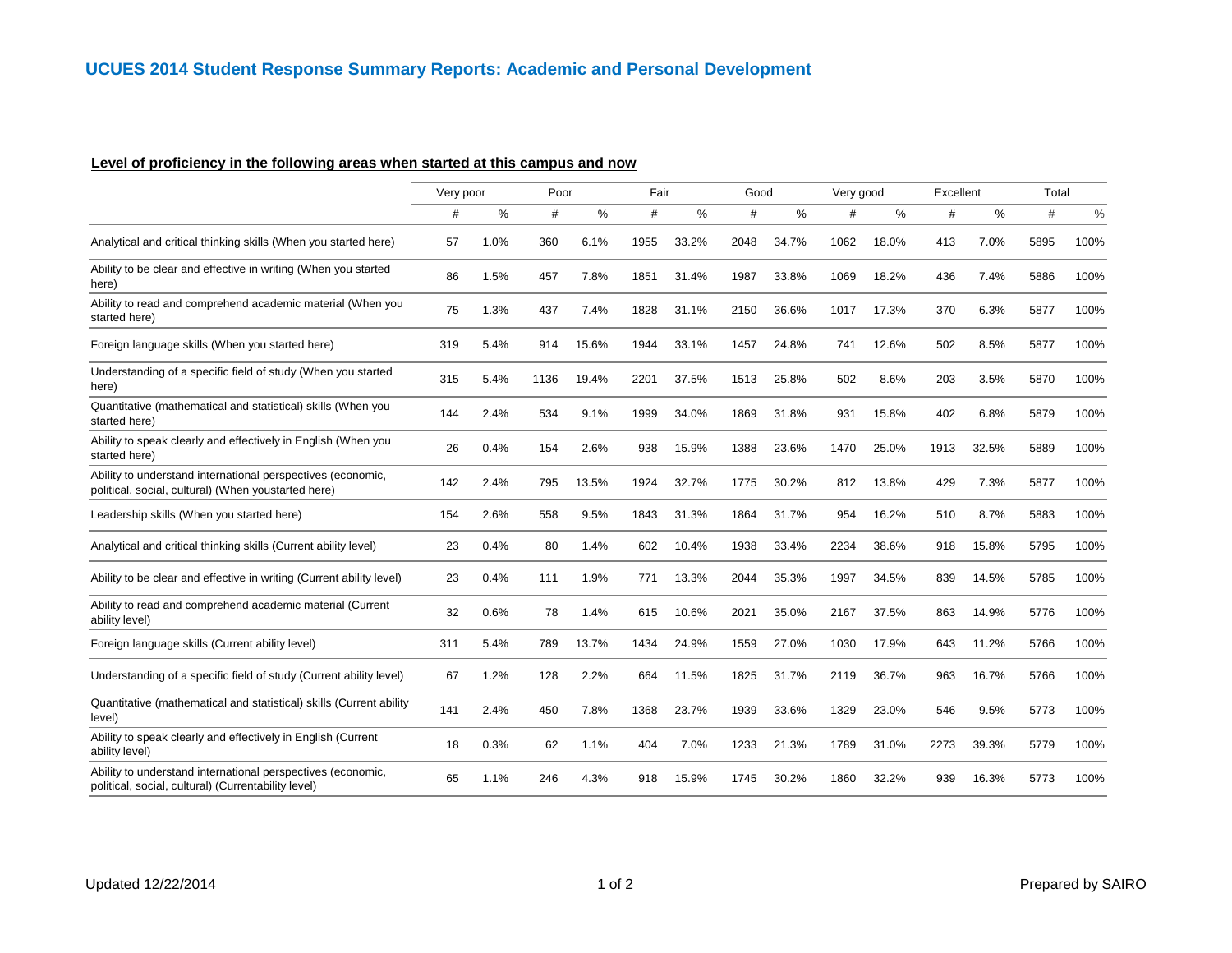# **UCUES 2014 Student Response Summary Reports: Academic and Personal Development**

| Leadership skills (Current ability level)                             | 83  | .4%    | 251  | 4.3%  | 969  | 16.7% | 1721 | 29.7% | 1720 | 29.7% | 1044 | 18.0%   | 5788 | 100% |
|-----------------------------------------------------------------------|-----|--------|------|-------|------|-------|------|-------|------|-------|------|---------|------|------|
| Library research skills (When you started here)                       | 327 | 5.6%   | 1174 | 20.0% | 2251 | 38.3% | 1475 | 25.1% | 461  | 7.9%  | 183  | 3.1%    | 5871 | 100% |
| Other research skills (When you started here)                         | 240 | 4.1%   | 898  | 15.3% | 2377 | 40.6% | 1666 | 28.4% | 497  | 8.5%  | 183  | 3.1%    | 5861 | 100% |
| Ability to prepare and make a presentation (When you started<br>here) | 101 | .7%    | 410  | 7.0%  | 1973 | 33.7% | 2099 | 35.8% | 912  | 15.6% | 362  | 6.2%    | 5857 | 100% |
| Interpersonal (social) skills (When you started here)                 | 117 | 2.0%   | 428  | 7.3%  | 1694 | 28.9% | 1985 | 33.9% | 1064 | 18.2% | 573  | 9.8%    | 5861 | 100% |
| Library research skills (Current ability level)                       | 87  | 1.5%   | 309  | 5.3%  | 1312 | 22.6% | 2045 | 35.2% | 1486 | 25.6% | 573  | $9.9\%$ | 5812 | 100% |
| Other research skills (Current ability level)                         | 66  | 1.1%   | 217  | 3.7%  | 121  | 20.9% | 2201 | 38.0% | 1519 | 26.2% | 579  | 10.0%   | 5793 | 100% |
| Ability to prepare and make a presentation (Current ability<br>level) | 45  | 0.8%   | 141  | 2.4%  | 940  | 16.2% | 2075 | 35.9% | 1814 | 31.4% | 771  | 13.3%   | 5786 | 100% |
| Interpersonal (social) skills (Current ability level)                 | 62  | $.1\%$ | 153  | 2.6%  | 711  | 12.2% | 1793 | 30.9% | 1950 | 33.6% | 1141 | 19.6%   | 5810 | 100% |

### **Abilities on the following dimensions when first began at this university and now**

|                                                                                                      | Very poor |      | Poor |         | Fair |       | Good |       | Very good |       | Excellent |       | Total |      |
|------------------------------------------------------------------------------------------------------|-----------|------|------|---------|------|-------|------|-------|-----------|-------|-----------|-------|-------|------|
|                                                                                                      | #         | ℅    | #    | %       | #    | %     | #    | %     | #         | %     | #         | %     | #     | $\%$ |
| Ability to appreciate and understand racial and ethnic diversity<br>(When you started here)          | 70        | .2%  | 266  | 4.6%    | 1371 | 23.6% | 1944 | 33.4% | 1270      | 21.8% | 896       | 15.4% | 5817  | 100% |
| Ability to appreciate the fine arts (e.g., painting, music, drama,<br>dance) (When you started here) | 91        | 1.6% | 370  | 6.4%    | 1462 | 25.2% | 1731 | 29.9% | 1200      | 20.7% | 943       | 16.3% | 5797  | 100% |
| Ability to appreciate cultural and global diversity (When you<br>started here)                       | 52        | 0.9% | 250  | 4.3%    | 1361 | 23.4% | 1939 | 33.4% | 1285      | 22.1% | 920       | 15.8% | 5807  | 100% |
| Ability to appreciate and understand racial and ethnic diversity<br>(Current ability level)          | 49        | 0.9% | 66   | 1.1%    | 449  | 7.8%  | 1473 | 25.6% | 2066      | 35.9% | 1650      | 28.7% | 5753  | 100% |
| Ability to appreciate the fine arts (e.g., painting, music, drama,<br>dance) (Current ability level) | 66        | 1.1% | 172  | 3.0%    | 816  | 14.2% | 1601 | 27.8% | 1659      | 28.9% | 1436      | 25.0% | 5750  | 100% |
| Ability to appreciate cultural and global diversity (Current ability<br>level)                       | 43        | 0.7% | 76   | $1.3\%$ | 509  | 8.8%  | 1565 | 27.2% | 1944      | 33.8% | 1620      | 28.1% | 5757  | 100% |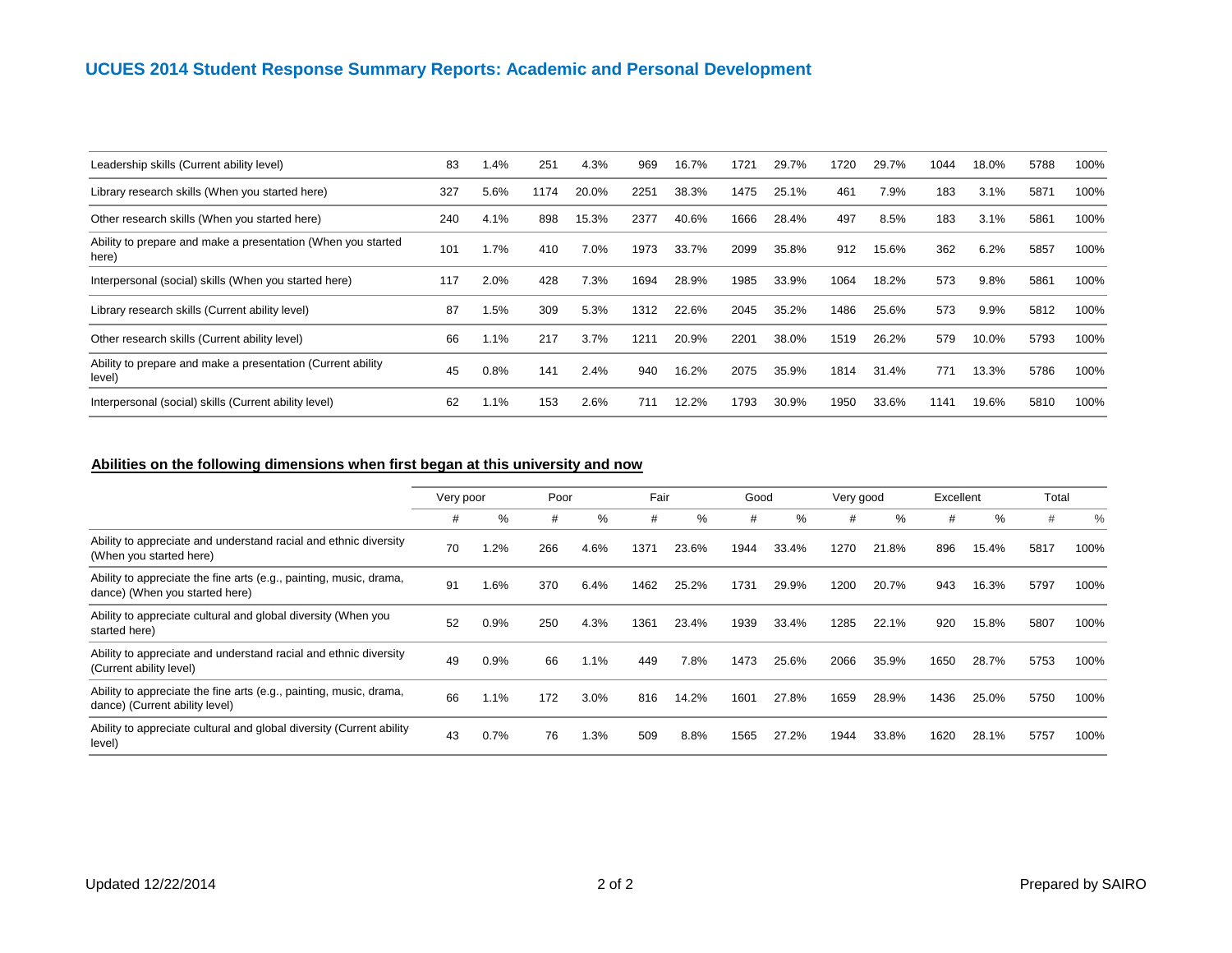#### **Frequency of doing each of the following during this academic year**

|                                                                                                   |     | Never   |      | Rarely |      | Occasionally |      | Somewhat<br>often |      | Often |      | Very often | Total |      |
|---------------------------------------------------------------------------------------------------|-----|---------|------|--------|------|--------------|------|-------------------|------|-------|------|------------|-------|------|
|                                                                                                   | #   | $\%$    | #    | $\%$   | #    | $\%$         | #    | $\%$              | #    | $\%$  | #    | $\%$       | #     | $\%$ |
| contributed to a class discussion                                                                 | 97  | 1.4%    | 808  | 12.0%  | 1650 | 24.4%        | 1362 | 20.2%             | 1668 | 24.7% | 1168 | 17.3%      | 6753  | 100% |
| brought up ideas or concepts from<br>different courses during class<br>discussions                | 470 | 7.0%    | 1452 | 21.6%  | 1660 | 24.7%        | 1270 | 18.9%             | 1224 | 18.2% | 658  | 9.8%       | 6734  | 100% |
| asked an insightful question in<br>class                                                          | 489 | 7.3%    | 1389 | 20.7%  | 1852 | 27.6%        | 1310 | 19.5%             | 1072 | 16.0% | 596  | 8.9%       | 6708  | 100% |
| found a course so interesting that<br>you did more work than was<br>required                      | 603 | $9.0\%$ | 1470 | 21.9%  | 1851 | 27.6%        | 1284 | 19.1%             | 981  | 14.6% | 526  | 7.8%       | 6715  | 100% |
| chosen challenging courses, when<br>possible, even though you might<br>lower your GPA by doing so | 506 | 7.5%    | 1023 | 15.2%  | 1475 | 21.9%        | 1292 | 19.2%             | 1446 | 21.5% | 987  | 14.7%      | 6729  | 100% |
| made a class presentation                                                                         | 928 | 13.8%   | 1318 | 19.6%  | 1729 | 25.7%        | 1208 | 18.0%             | 999  | 14.9% | 541  | 8.0%       | 6723  | 100% |
| had a class in which the professor<br>knew or learned your name                                   | 688 | 10.2%   | 1276 | 18.9%  | 1503 | 22.3%        | 1168 | 17.3%             | 1137 | 16.9% | 972  | 14.4%      | 6744  | 100% |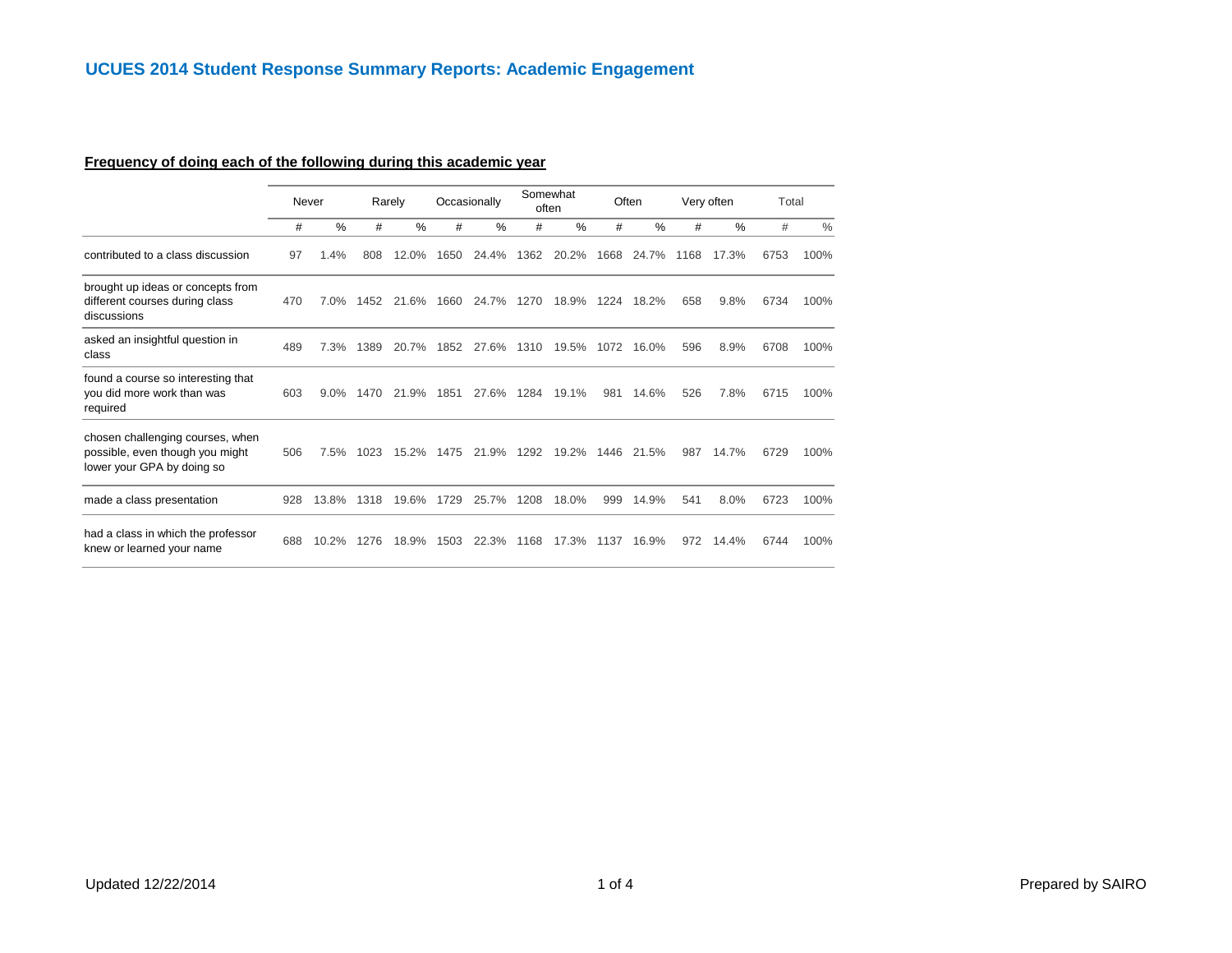## **Frequency of engaging in the following activities so far this academic year**

|                                                                                                   |      |         |      |        |      |              |      | Somewhat      |      |       |      |            |       |               |
|---------------------------------------------------------------------------------------------------|------|---------|------|--------|------|--------------|------|---------------|------|-------|------|------------|-------|---------------|
|                                                                                                   |      | Never   |      | Rarely |      | Occasionally |      | often         |      | Often |      | Very often | Total |               |
|                                                                                                   | #    | $\%$    | #    | $\%$   | #    | %            | #    | $\frac{0}{0}$ | #    | $\%$  | #    | $\%$       | #     | $\frac{0}{0}$ |
| taken a small research-oriented<br>seminar with faculty                                           | 3881 | 59.3%   | 793  | 12.1%  | 709  | 10.8%        | 493  | 7.5%          | 428  | 6.5%  | 242  | 3.7%       | 6546  | 100%          |
| communicated with a faculty<br>member by email or in person                                       | 148  | 2.3%    | 634  | 9.7%   | 1557 | 23.8%        | 1366 | 20.9%         | 1547 | 23.7% | 1282 | 19.6%      | 6534  | 100%          |
| talked with the instructor outside of<br>class about issues and concepts<br>derived from a course | 811  | 12.4%   | 1503 | 23.0%  | 1548 | 23.7%        | 1175 | 18.0%         | 912  | 14.0% | 584  | 8.9%       | 6533  | 100%          |
| interacted with faculty during<br>lecture class sessions                                          | 603  | $9.2\%$ | 1526 | 23.4%  | 1636 | 25.1%        | 1133 | 17.4%         | 1002 | 15.4% | 624  | 9.6%       | 6524  | 100%          |
| worked with a faculty member on<br>an activity other than coursework                              | 3430 | 52.5%   | 1227 | 18.8%  | 709  | 10.9%        | 481  | 7.4%          | 376  | 5.8%  | 308  | 4.7%       | 6531  | 100%          |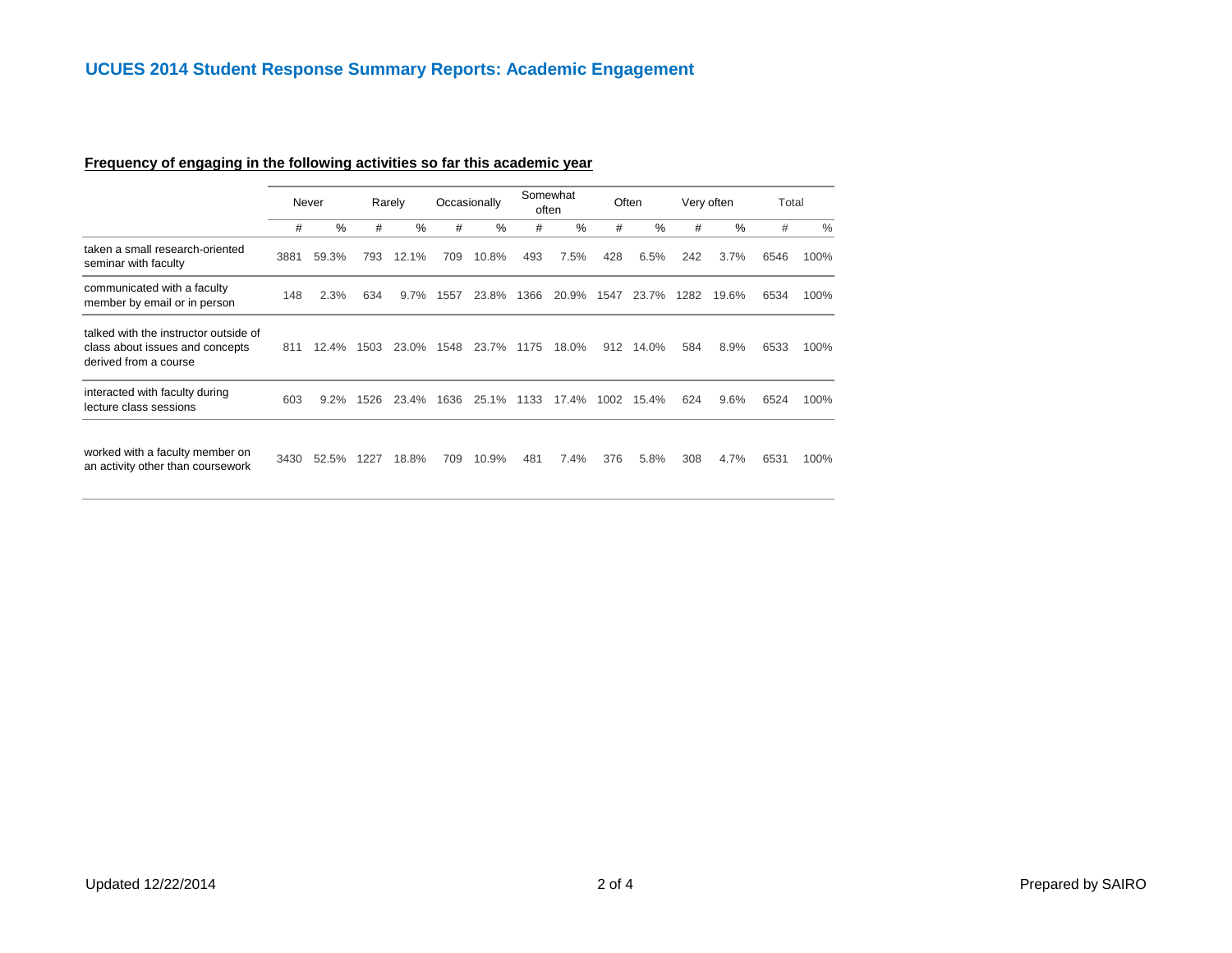## **Frequency of doing each of the following during this academic year**

|                                                                                             |      | Never |      | Rarely |      | Occasionally |      | Somewhat<br>often |      | Often |     | Very often | Total |               |
|---------------------------------------------------------------------------------------------|------|-------|------|--------|------|--------------|------|-------------------|------|-------|-----|------------|-------|---------------|
|                                                                                             | #    | $\%$  | #    | %      | #    | $\%$         | #    | $\frac{0}{0}$     | #    | %     | #   | %          | #     | $\frac{0}{0}$ |
| turned in a course assignment late                                                          | 3430 | 53.7% | 1876 | 29.4%  | 670  | 10.5%        | 242  | 3.8%              | 128  | 2.0%  | 42  | 0.7%       | 6388  | 100%          |
| Gone to class without completing<br>assigned reading                                        | 579  | 9.1%  | 1348 | 21.2%  | 1939 | 30.5%        | 1117 | 17.5%             | 898  | 14.1% | 486 | 7.6%       | 6367  | 100%          |
| Gone to class unprepared                                                                    | 630  | 9.9%  | 1858 | 29.2%  | 2094 | 32.9%        | 949  | 14.9%             | 564  | 8.9%  | 268 | 4.2%       | 6363  | 100%          |
| skipped class                                                                               | 921  | 14.5% | 2413 | 38.1%  | 1743 | 27.5%        | 637  | 10.0%             | 404  | 6.4%  | 221 | 3.5%       | 6339  | 100%          |
| raised your standard for acceptable<br>effort due to high standards of a<br>faculty member  | 404  | 6.4%  | 791  | 12.5%  | 1811 | 28.5%        | 1670 | 26.3%             | 1278 | 20.1% | 398 | 6.3%       | 6352  | 100%          |
| extensively revised a paper at least<br>once before submitting to be<br>graded              | 354  | 5.6%  | 802  | 12.6%  | 1442 | 22.6%        | 1345 | 21.1%             | 1511 | 23.7% | 917 | 14.4%      | 6371  | 100%          |
| sought academic help from<br>instructor or tutor when needed                                | 524  | 8.2%  | 1062 | 16.7%  | 1629 | 25.6%        | 1327 | 20.8%             | 1211 | 19.0% | 618 | 9.7%       | 6371  | 100%          |
| worked on class projects or studies<br>as a group with other classmates<br>outside of class | 383  | 6.0%  | 883  | 13.9%  | 1557 | 24.4%        | 1356 | 21.3%             | 1350 | 21.2% | 843 | 13.2%      | 6372  | 100%          |
| helped a classmate better<br>understand course material when<br>studying together           | 279  | 4.4%  | 717  | 11.2%  | 1665 | 26.1%        | 1467 | 23.0%             | 1516 | 23.8% | 736 | 11.5%      | 6380  | 100%          |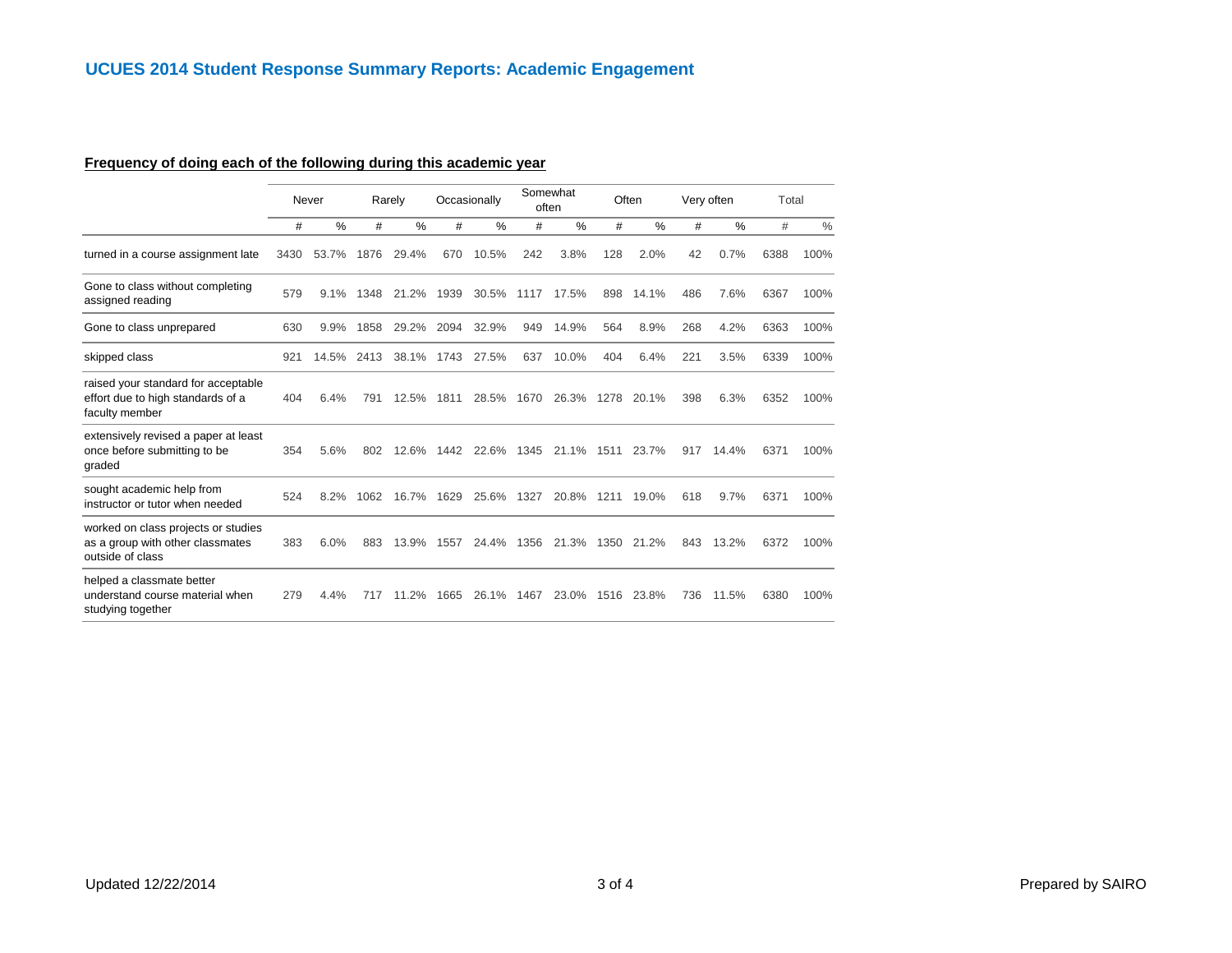#### # % # % # % # % You indicated above that you worked on class projects or studied as a group with other classmates outside of class. Which did you do? 863 14.8% 1608 27.6% 3362 57.6% 5833 100% Worked on a Studied as a class project with other classmates outside of class group with other classmates outside of class Both, worked on a class project and studied with classmates outside of class Total

**Work done on class projects or group studies with other classmates** 

#### **Completion of assigned course reading**

**outside of class**

|                                                                                                   | $0 - 10%$ |         | 11-20% |         | 21-30% |         | 31-40% |         | 41-50% |      | 51-60%    | 61-70% |   | 71-80% | 81-90%                                           | 91-100% | Total |   |
|---------------------------------------------------------------------------------------------------|-----------|---------|--------|---------|--------|---------|--------|---------|--------|------|-----------|--------|---|--------|--------------------------------------------------|---------|-------|---|
|                                                                                                   |           | %       |        | $\%$    |        | %       |        | ℅       | #      | ℅    | %         |        | % | ℅      | ℅                                                |         |       | % |
| On average, how much of your<br>assigned course reading have you<br>completed this academic year? | 81        | $1.3\%$ | 132    | $2.1\%$ | 195    | $3.1\%$ | 249    | $3.9\%$ | 382    | 6.0% | 705 11.1% | 827    |   |        | 13.0% 1387 21.8% 1336 21.0% 1069 16.8% 6363 100% |         |       |   |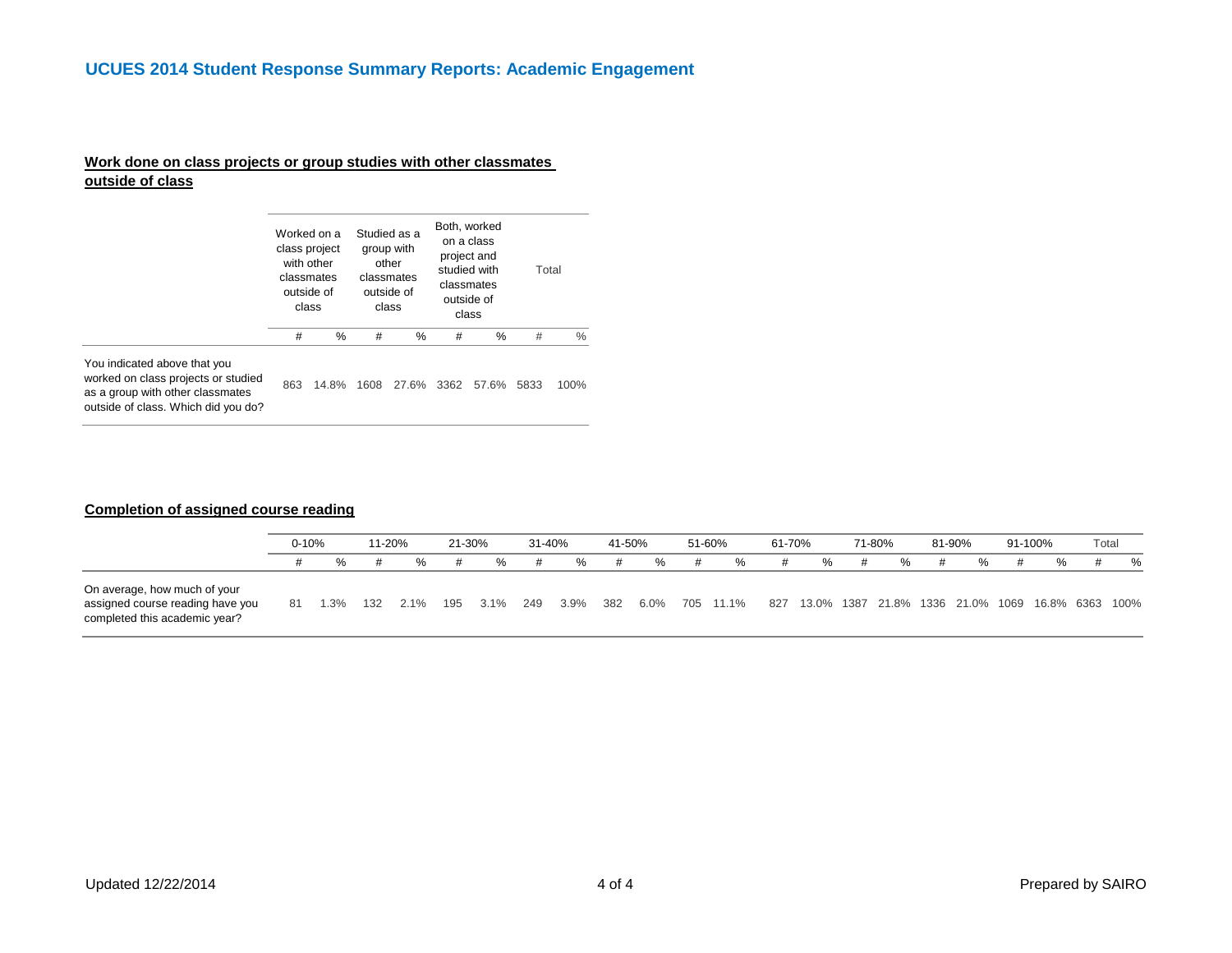| General climate for students at the campus along the following dimensions |  |
|---------------------------------------------------------------------------|--|
|                                                                           |  |

|                                                        | - Very Negative |       | 2 - Negative |        | 3 - Slightly<br>Negative |       | 4 - Slightly Positive |       | 5 - Positive |       | 6 - Very Positive |       | Total |      |
|--------------------------------------------------------|-----------------|-------|--------------|--------|--------------------------|-------|-----------------------|-------|--------------|-------|-------------------|-------|-------|------|
|                                                        | #               | %     | #            | %      | #                        | ℅     | #                     | %     | #            | %     | #                 | %     | #     | $\%$ |
| Friendly, Hostile                                      | 20              | 1.3%  | 43           | 2.9%   | 142                      | 9.4%  | 352                   | 23.4% | 589          | 39.1% | 361               | 24.0% | 1507  | 100% |
| Caring, Impersonal                                     | 50              | 3.3%  | 98           | 6.5%   | 255                      | 16.9% | 447                   | 29.7% | 423          | 28.1% | 233               | 15.5% | 1506  | 100% |
| Intellectual, Not Intellectual                         | 18              | 1.2%  | 23           | 1.5%   | 113                      | 7.5%  | 306                   | 20.3% | 544          | 36.1% | 501               | 33.3% | 1505  | 100% |
| Tolerant of Diversity, Intolerant of Diversity         | 33              | 2.2%  | 43           | 2.9%   | 164                      | 10.9% | 387                   | 25.7% | 548          | 36.4% | 330               | 21.9% | 1505  | 100% |
| Appreciative of diversity, Unappreciative of diversity | 37              | 2.5%  | 76           | 5.0%   | 217                      | 14.4% | 382                   | 25.3% | 481          | 31.9% | 314               | 20.8% | 1507  | 100% |
| Safe, Dangerous                                        | 14              | 0.9%  | 27           | $.8\%$ | 123                      | 8.2%  | 336                   | 22.5% | 613          | 41.0% | 381               | 25.5% | 1494  | 100% |
| Too hard academically, Too easy academically           | 10              | 0.7%  | 33           | 2.2%   | 194                      | 12.9% | 61                    | 40.5% | 486          | 32.2% | 173               | 11.5% | 1507  | 100% |
| Affordable, Not affordable                             | 165             | 10.9% | 319          | 21.2%  | 382                      | 25.3% | 413                   | 27.4% | 177          | 11.7% | 52                | 3.4%  | 1508  | 100% |

# **Frequency of gaining a deeper understanding of other perspectives through conversation with fellow students who differed in the following**

**ways**

|                    | Never |       | Rarely |       | Occasionally |       | Somewhat often |       | Often |       | Very often |      | Total |      |
|--------------------|-------|-------|--------|-------|--------------|-------|----------------|-------|-------|-------|------------|------|-------|------|
|                    | #     | %     | #      | $\%$  | #            | %     | #              | ℅     | #     | $\%$  | #          | %    | #     | $\%$ |
| religious beliefs  | 172   | 11.5% | 248    | 16.6% | 439          | 29.4% | 309            | 20.7% | 252   | 16.9% | 72         | 4.8% | 1492  | 100% |
| political opinions | 148   | 9.9%  | 287    | 19.3% | 449          | 30.2% | 317            | 21.3% | 226   | 15.2% | 62         | 4.2% | 1489  | 100% |
| nationality        | 102   | 6.9%  | 172    | 11.6% | 425          | 28.6% | 369            | 24.9% | 319   | 21.5% | 97         | 6.5% | 1484  | 100% |
| race or ethnicity  | 86    | 5.8%  | 153    | 10.3% | 390          | 26.2% | 377            | 25.3% | 362   | 24.3% | 120        | 8.1% | 1488  | 100% |
| gender             | 148   | 10.0% | 227    | 15.3% | 370          | 24.9% | 343            | 23.1% | 296   | 19.9% | 102        | 6.9% | 1486  | 100% |
| sexual orientation | 161   | 10.8% | 243    | 16.3% | 390          | 26.2% | 322            | 21.6% | 269   | 18.1% | 103        | 6.9% | 1488  | 100% |
| social class       | 121   | 8.1%  | 215    | 14.4% | 427          | 28.7% | 350            | 23.5% | 278   | 18.7% | 97         | 6.5% | 1488  | 100% |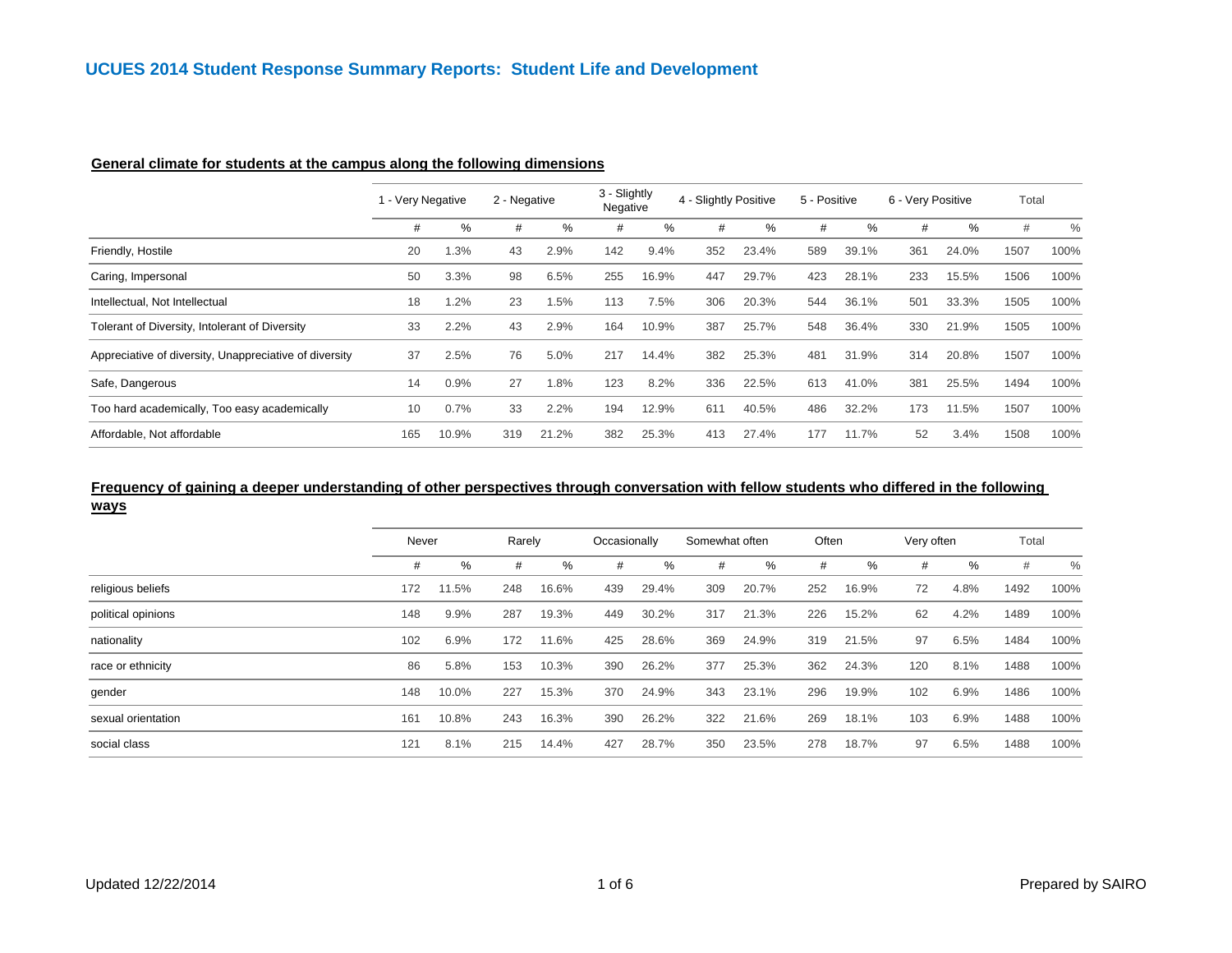#### **In this academic year, I have heard teaching faculty or instructors express negative or stereotypical views about:**

| Never<br># |       |     |        | Occasionally |       |                |      |       |      |            |      |       |      |
|------------|-------|-----|--------|--------------|-------|----------------|------|-------|------|------------|------|-------|------|
|            |       |     | Rarely |              |       | Somewhat often |      | Often |      | Very often |      | Total |      |
|            | $\%$  | #   | %      | #            | $\%$  | #              | %    | #     | %    | #          | $\%$ | #     | $\%$ |
| 921        | 62.0% | 318 | 21.4%  | 146          | 9.8%  | 61             | 4.1% | 34    | 2.3% | 6          | 0.4% | 1486  | 100% |
| 982        | 66.2% | 269 | 18.1%  | 144          | 9.7%  | 60             | 4.0% | 20    | 1.3% | 8          | 0.5% | 1483  | 100% |
| 1061       | 71.8% | 265 | 17.9%  | 88           | 6.0%  | 37             | 2.5% | 22    | 1.5% | 5          | 0.3% | 1478  | 100% |
| 799        | 54.3% | 331 | 22.5%  | 209          | 14.2% | 75             | 5.1% | 33    | 2.2% | 24         | 1.6% | 1471  | 100% |
| 922        | 62.4% | 294 | 19.9%  | 162          | 11.0% | 55             | 3.7% | 33    | 2.2% | 12         | 0.8% | 1478  | 100% |
| 999        | 67.6% | 277 | 18.7%  | 115          | 7.8%  | 46             | 3.1% | 26    | 1.8% | 15         | 1.0% | 1478  | 100% |
| 1039       | 70.1% | 262 | 17.7%  | 90           | 6.1%  | 56             | 3.8% | 27    | 1.8% | 8          | 0.5% | 1482  | 100% |
| 1150       | 77.7% | 219 | 14.8%  | 58           | 3.9%  | 32             | 2.2% | 17    | 1.1% | 4          | 0.3% | 1480  | 100% |
| 1120       | 75.7% | 234 | 15.8%  | 65           | 4.4%  | 35             | 2.4% | 17    | 1.1% | 8          | 0.5% | 1479  | 100% |
|            |       |     |        |              |       |                |      |       |      |            |      |       |      |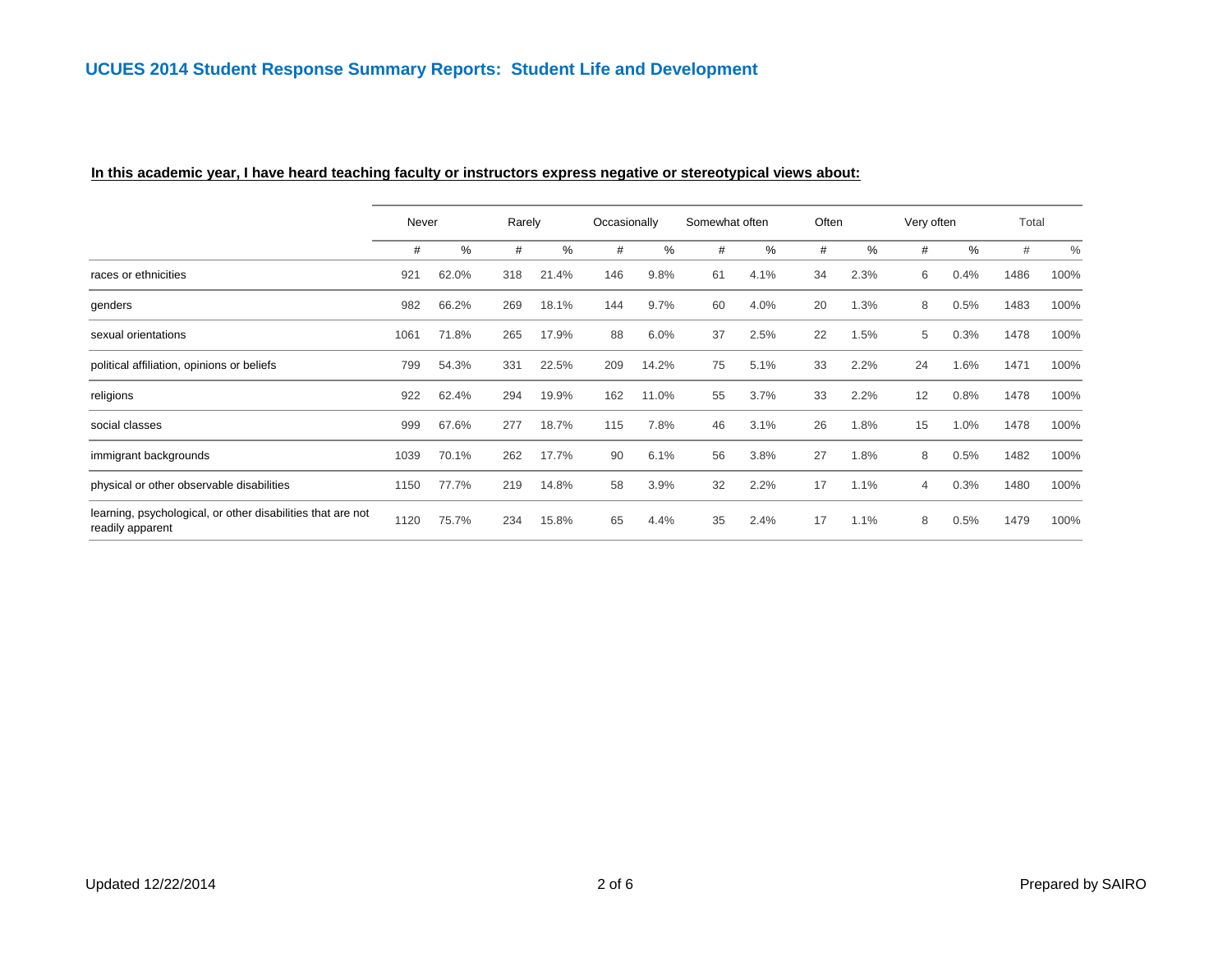|                                                                                 | Never |           | Rarely |       | Occasionally |       | Somewhat often |      | Often |      | Very often |      | Total |      |
|---------------------------------------------------------------------------------|-------|-----------|--------|-------|--------------|-------|----------------|------|-------|------|------------|------|-------|------|
|                                                                                 | #     | %         | #      | %     | #            | %     | #              | %    | #     | %    | #          | %    | #     | $\%$ |
| races or ethnicities                                                            | 905   | 61<br>.8% | 264    | 18.0% | 167          | 11.4% | 75             | 5.1% | 34    | 2.3% | 19         | 1.3% | 1464  | 100% |
| genders                                                                         | 967   | 66.1%     | 251    | 17.2% | 142          | 9.7%  | 66             | 4.5% | 25    | 1.7% | 11         | 0.8% | 1462  | 100% |
| sexual orientations                                                             | 973   | 66.5%     | 255    | 17.4% | 132          | 9.0%  | 67             | 4.6% | 22    | 1.5% | 14         | 1.0% | 1463  | 100% |
| political affiliation, opinions or beliefs                                      | 914   | 62.6%     | 274    | 18.8% | 149          | 10.2% | 79             | 5.4% | 29    | 2.0% | 16         | 1.1% | 1461  | 100% |
| religions                                                                       | 948   | 64.8%     | 256    | 17.5% | 146          | 10.0% | 63             | 4.3% | 33    | 2.3% | 18         | 1.2% | 1464  | 100% |
| social classes                                                                  | 962   | 65.9%     | 270    | 18.5% | 128          | 8.8%  | 54             | 3.7% | 32    | 2.2% | 13         | 0.9% | 1459  | 100% |
| immigrant backgrounds                                                           | 970   | 66.2%     | 250    | 17.1% | 126          | 8.6%  | 63             | 4.3% | 38    | 2.6% | 18         | 1.2% | 1465  | 100% |
| physical or other observable disabilities                                       | 1070  | 73.0%     | 232    | 15.8% | 98           | 6.7%  | 39             | 2.7% | 20    | 1.4% |            | 0.5% | 1466  | 100% |
| learning, psychological, or other disabilities that are not<br>readily apparent | 1069  | 73.1%     | 221    | 15.1% | 99           | 6.8%  | 44             | 3.0% | 21    | 1.4% | 9          | 0.6% | 1463  | 100% |

### **In this academic year, I have heard non-teaching staff or administrators express negative or stereotypical views about:**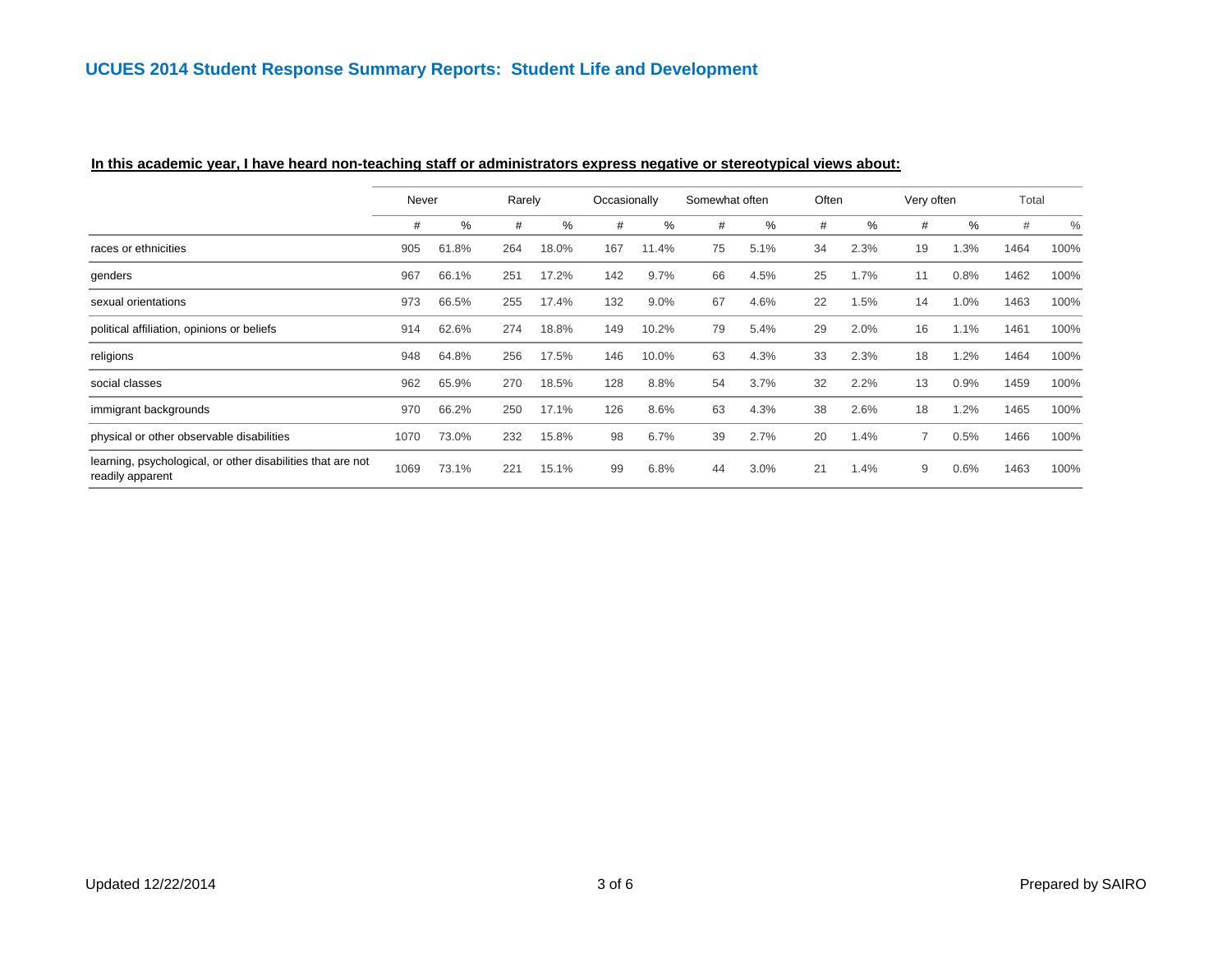#### **In this academic year, I have heard students express negative or stereotypical views about:**

|                                                                                 | Never |       | Rarely |       |     | Occasionally |     | Somewhat often |     | Often |    | Very often |      | Total         |
|---------------------------------------------------------------------------------|-------|-------|--------|-------|-----|--------------|-----|----------------|-----|-------|----|------------|------|---------------|
|                                                                                 | #     | %     | #      | %     | #   | %            | #   | ℅              | #   | %     | #  | %          | #    | $\frac{0}{0}$ |
| races or ethnicities                                                            | 183   | 12.4% | 311    | 21.2% | 480 | 32.7%        | 263 | 17.9%          | 147 | 10.0% | 86 | 5.9%       | 1470 | 100%          |
| genders                                                                         | 321   | 21.9% | 354    | 24.1% | 405 | 27.6%        | 199 | 13.6%          | 123 | 8.4%  | 65 | 4.4%       | 1467 | 100%          |
| sexual orientations                                                             | 304   | 20.7% | 373    | 25.4% | 428 | 29.2%        | 196 | 13.4%          | 111 | 7.6%  | 55 | 3.7%       | 1467 | 100%          |
| political affiliation, opinions or beliefs                                      | 281   | 19.2% | 348    | 23.7% | 414 | 28.2%        | 196 | 13.4%          | 149 | 10.2% | 78 | 5.3%       | 1466 | 100%          |
| religions                                                                       | 297   | 20.2% | 397    | 27.1% | 384 | 26.2%        | 192 | 13.1%          | 126 | 8.6%  | 71 | 4.8%       | 1467 | 100%          |
| social classes                                                                  | 412   | 28.2% | 420    | 28.8% | 318 | 21.8%        | 157 | 10.8%          | 96  | 6.6%  | 57 | 3.9%       | 1460 | 100%          |
| immigrant backgrounds                                                           | 377   | 25.7% | 410    | 28.0% | 350 | 23.9%        | 162 | 11.1%          | 101 | 6.9%  | 65 | 4.4%       | 1465 | 100%          |
| physical or other observable disabilities                                       | 695   | 47.3% | 374    | 25.5% | 234 | 15.9%        | 86  | 5.9%           | 50  | 3.4%  | 29 | 2.0%       | 1468 | 100%          |
| learning, psychological, or other disabilities that are not<br>readily apparent | 670   | 45.9% | 375    | 25.7% | 229 | 15.7%        | 107 | 7.3%           | 47  | 3.2%  | 33 | 2.3%       | 1461 | 100%          |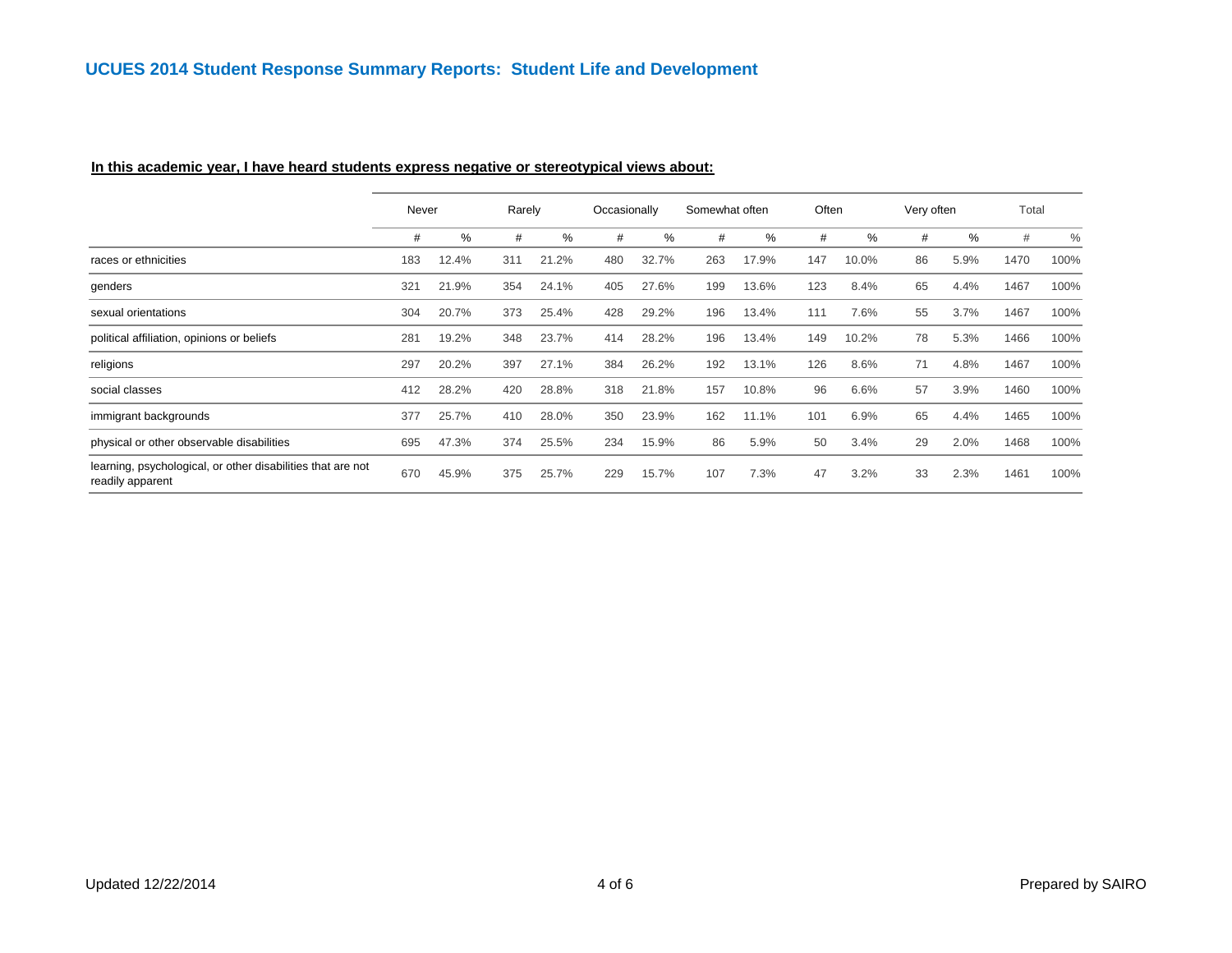### **Level of awareness and understanding of the following issues when started at this campus and now**

|                                                                                                         | Very poor |      | Poor |       | Fair |       | Good |       | Very good |       | Excellent |       | Total |      |
|---------------------------------------------------------------------------------------------------------|-----------|------|------|-------|------|-------|------|-------|-----------|-------|-----------|-------|-------|------|
|                                                                                                         | #         | %    | #    | %     | #    | $\%$  | #    | %     | #         | %     | #         | $\%$  | #     | $\%$ |
| my own racial and ethnic identity (When you started<br>here)                                            | 19        | 1.3% | 77   | 5.3%  | 387  | 26.7% | 481  | 33.1% | 291       | 20.1% | 196       | 13.5% | 1451  | 100% |
| social class and economic differences/issues (When<br>you started here)                                 | 13        | 0.9% | 86   | 5.9%  | 454  | 31.4% | 507  | 35.1% | 262       | 18.1% | 124       | 8.6%  | 1446  | 100% |
| racial and ethnic differences/issues (When you started<br>here)                                         | 20        | 1.4% | 95   | 6.6%  | 457  | 31.7% | 494  | 34.2% | 257       | 17.8% | 120       | 8.3%  | 1443  | 100% |
| gender differences/issues (When you started here)                                                       | 27        | 1.9% | 119  | 8.3%  | 460  | 31.9% | 476  | 33.1% | 237       | 16.5% | 121       | 8.4%  | 1440  | 100% |
| sexual orientation differences/issues (When you<br>started here)                                        | 33        | 2.3% | 143  | 10.0% | 466  | 32.5% | 453  | 31.6% | 225       | 15.7% | 115       | 8.0%  | 1435  | 100% |
| physical or other observable disabilities (When you<br>started here)                                    | 35        | 2.4% | 131  | 9.1%  | 468  | 32.4% | 467  | 32.4% | 220       | 15.2% | 122       | 8.5%  | 1443  | 100% |
| learning, psychological, or other disabilities that are not<br>readily apparent (When you started here) | 37        | 2.6% | 151  | 10.5% | 485  | 33.8% | 430  | 29.9% | 212       | 14.8% | 121       | 8.4%  | 1436  | 100% |
| my own racial and ethnic identity (Current ability level)                                               | 8         | 0.6% | 17   | 1.2%  | 161  | 11.2% | 468  | 32.6% | 479       | 33.3% | 304       | 21.2% | 1437  | 100% |
| social class and economic differences/issues (Current<br>ability level)                                 | 6         | 0.4% | 20   | 1.4%  | 162  | 11.3% | 492  | 34.3% | 504       | 35.1% | 250       | 17.4% | 1434  | 100% |
| racial and ethnic differences/issues (Current ability<br>level)                                         | 8         | 0.6% | 17   | 1.2%  | 148  | 10.3% | 501  | 34.9% | 502       | 35.0% | 258       | 18.0% | 1434  | 100% |
| gender differences/issues (Current ability level)                                                       | 9         | 0.6% | 22   | 1.5%  | 160  | 11.2% | 497  | 34.8% | 469       | 32.9% | 270       | 18.9% | 1427  | 100% |
| sexual orientation differences/issues (Current ability<br>level)                                        | 8         | 0.6% | 28   | 2.0%  | 177  | 12.4% | 488  | 34.2% | 470       | 32.9% | 257       | 18.0% | 1428  | 100% |
| physical or other observable disabilities (Current ability<br>level)                                    | 13        | 0.9% | 46   | 3.2%  | 285  | 19.9% | 511  | 35.7% | 378       | 26.4% | 197       | 13.8% | 1430  | 100% |
| learning, psychological or other disabilities that are not<br>readily apparent (Current ability level)  | 17        | 1.2% | 57   | 4.0%  | 268  | 18.7% | 490  | 34.2% | 371       | 25.9% | 228       | 15.9% | 1431  | 100% |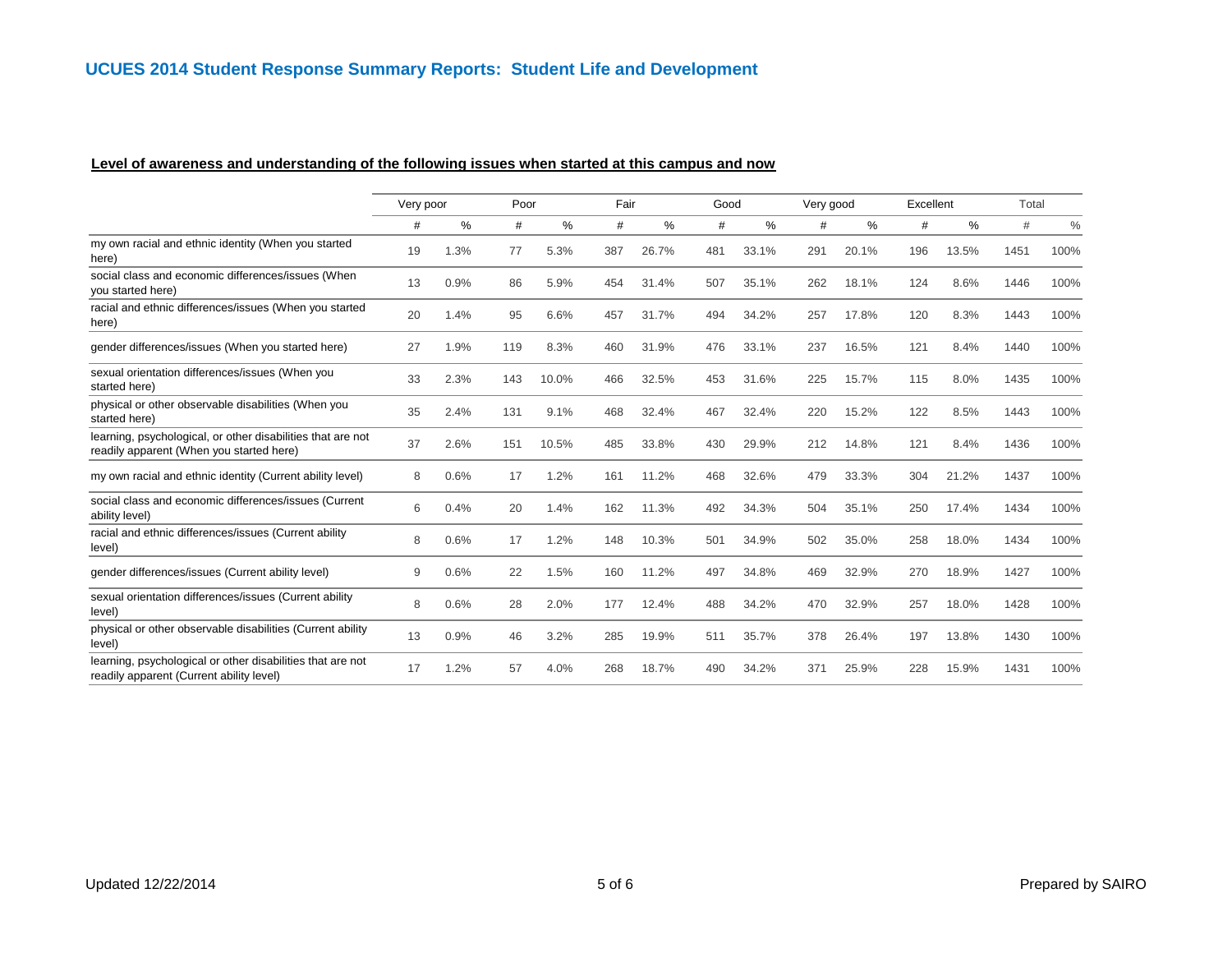### **Level of agreement with the following statement**

|                                               | Strongly disagree |      | Disagree |      | Somewhat<br>disagree |       | Somewhat agree |       | Agree |       | Strongly agree |       | Total |      |
|-----------------------------------------------|-------------------|------|----------|------|----------------------|-------|----------------|-------|-------|-------|----------------|-------|-------|------|
|                                               | #                 | %    | #        | $\%$ | #                    | $\%$  | #              | %     | #     | %     | #              | $\%$  | #     | $\%$ |
| I feel valued as an individual on this campus | 66                | 4.5% | 143      | 9.8% | 254                  | 17.4% | 521            | 35.7% | 398   | 27.3% | 77             | 5.3%  | 1459  | 100% |
| I am proud to be a student at this campus     | 22                | 1.5% | 37       | 2.5% | 84                   | 5.8%  | 325            | 22.3% | 560   | 38.4% | 429            | 29.4% | 1457  | 100% |
| This institution values students' opinions    | 60                | 4.1% | 88       | 6.0% | 232                  | 15.9% | 506            | 34.7% | 442   | 30.3% | 129            | 8.9%  | 1457  | 100% |
| Diversity is important on this campus         | 44                | 3.0% | 56       | 3.8% | 154                  | 10.6% | 457            | 31.3% | 547   | 37.5% | 201            | 13.8% | 1459  | 100% |
| Diversity is important to me                  | 31                | 2.1% | 45       | 3.1% | 90                   | 6.2%  | 339            | 23.2% | 528   | 36.2% | 427            | 29.2% | 1460  | 100% |